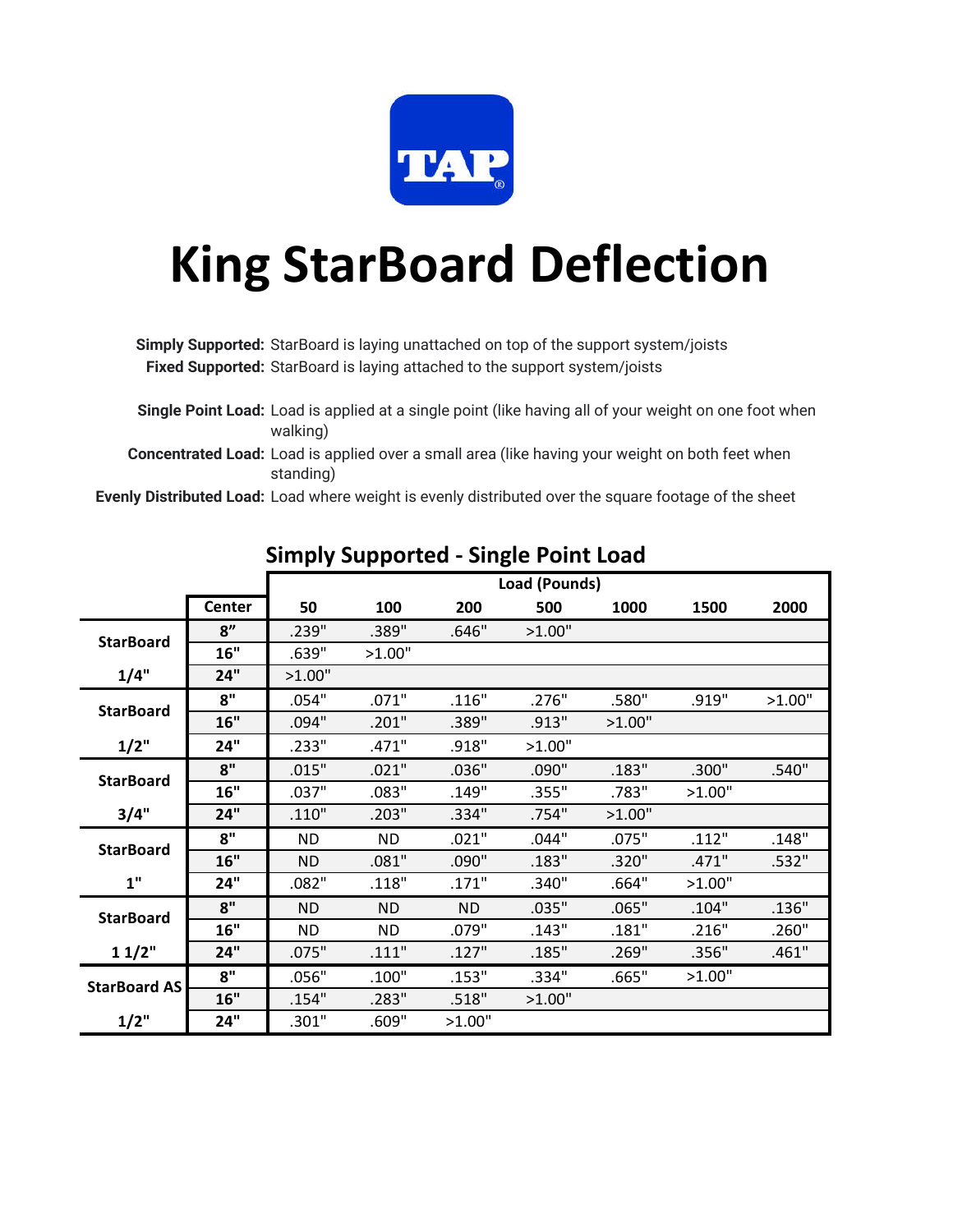|                     |               |           | Load (Pounds/Linear Foot) |           |        |        |       |        |  |
|---------------------|---------------|-----------|---------------------------|-----------|--------|--------|-------|--------|--|
|                     | <b>Center</b> | 20        | 40                        | 80        | 200    | 400    | 600   | 800    |  |
|                     | 8"            | .071''    | .136"                     | .286"     | .794"  | >1.00" |       |        |  |
| <b>StarBoard</b>    | 16"           | .602"     | >1.00"                    |           |        |        |       |        |  |
| 1/4"                | 24"           | >1.00"    |                           |           |        |        |       |        |  |
| <b>StarBoard</b>    | 8"            | .059"     | .074"                     | .095"     | .110"  | .210"  | .327" | .463"  |  |
|                     | 16"           | .157"     | .197"                     | .331"     | .755"  | >1.00" |       |        |  |
| 1/2"                | 24"           | .230"     | .456"                     | .934"     | >1.00" |        |       |        |  |
| <b>StarBoard</b>    | 8"            | <b>ND</b> | .045"                     | .058"     | .085"  | .117"  | .154" | .188"  |  |
|                     | 16"           | .026"     | .052"                     | .098"     | .200"  | .430"  | .660" | .880"  |  |
| 3/4"                | 24"           | .107"     | .166"                     | .325"     | .841"  | >1.00" |       |        |  |
| <b>StarBoard</b>    | 8"            | <b>ND</b> | <b>ND</b>                 | .013"     | .026"  | .080"  | .103" | .124"  |  |
|                     | 16"           | <b>ND</b> | .044"                     | .065"     | .117"  | .204"  | .295" | .395"  |  |
| 1"                  | 24"           | .060"     | .079"                     | .135"     | .289"  | .589"  | .914" | >1.00" |  |
| <b>StarBoard</b>    | 8"            | <b>ND</b> | <b>ND</b>                 | <b>ND</b> | .010"  | .040"  | .080" | .096"  |  |
|                     | 16"           | <b>ND</b> | <b>ND</b>                 | .049"     | .109"  | .199"  | .226" | .262"  |  |
| 11/2"               | 24"           | .052"     | .063"                     | .091"     | .149"  | .215"  | .303" | .399"  |  |
| <b>StarBoard AS</b> | 8"            | .055"     | .076"                     | .099"     | .142"  | .267"  | .440" | .642"  |  |
|                     | 16"           | .212"     | .283"                     | .464"     | >1.00" |        |       |        |  |
| 1/2"                | 24"           | .292"     | .605"                     | >1.00"    |        |        |       |        |  |

### **Simply Supported - Concentrated Load**

# **Simply Supported - Evenly Distributed Load**

|                     |               | Load (Pounds/ Square Foot) |           |       |       |       |        |       |
|---------------------|---------------|----------------------------|-----------|-------|-------|-------|--------|-------|
|                     | <b>Center</b> | 20                         | 40        | 80    | 200   | 400   | 600    | 800   |
|                     | 8"            | .064''                     | .087"     | .110" | .161" | .240" | .310'' | .384" |
| <b>StarBoard</b>    | 16"           | .071''                     | .097''    | .186" | .196" | .294" | .371"  | .453" |
| 1/4"                | 24"           | .080"                      | .107"     | .137" | .218" | .312" | .440"  | .718" |
| <b>StarBoard</b>    | 8"            | .055"                      | .062"     | .068" | .082" | .096" | .110"  | .123" |
|                     | 16"           | .056"                      | .067"     | .081" | .096" | .126" | .158"  | .185" |
| 1/2"                | 24"           | .060"                      | .074"     | .089" | .116" | .164" | .203"  | .237" |
| <b>StarBoard</b>    | 8"            | .040"                      | .052"     | .056" | .065" | .074" | .083"  | .091" |
|                     | 16"           | .042"                      | .062"     | .063" | .080" | .101" | .118"  | .134" |
| 3/4"                | 24"           | .045"                      | .067"     | .073" | .104" | .136" | .163"  | .188" |
| <b>StarBoard</b>    | 8"            | <b>ND</b>                  | .045"     | .052" | .054" | .062" | .074"  | .080" |
|                     | 16"           | <b>ND</b>                  | .055"     | .062" | .072" | .084" | .099"  | .110" |
| 1"                  | 24"           | .012"                      | .059"     | .065" | .098" | .120" | .138"  | .164" |
| <b>StarBoard</b>    | 8"            | <b>ND</b>                  | <b>ND</b> | .044" | .053" | .059" | .069"  | .079" |
|                     | 16"           | <b>ND</b>                  | .042"     | .057" | .067" | .079" | .094"  | .105" |
| 11/2"               | 24"           | .008"                      | .055"     | .059" | .092" | .114" | .129"  | .158" |
| <b>StarBoard AS</b> | 8"            | .066"                      | .071"     | .079" | .099" | .102" | .121"  | .138" |
|                     | 16"           | .070"                      | .075"     | .082" | .106" | .144" | .182"  | .210" |
| 1/2"                | 24"           | .074"                      | .081"     | .095" | .126" | .178" | .234"  | .278" |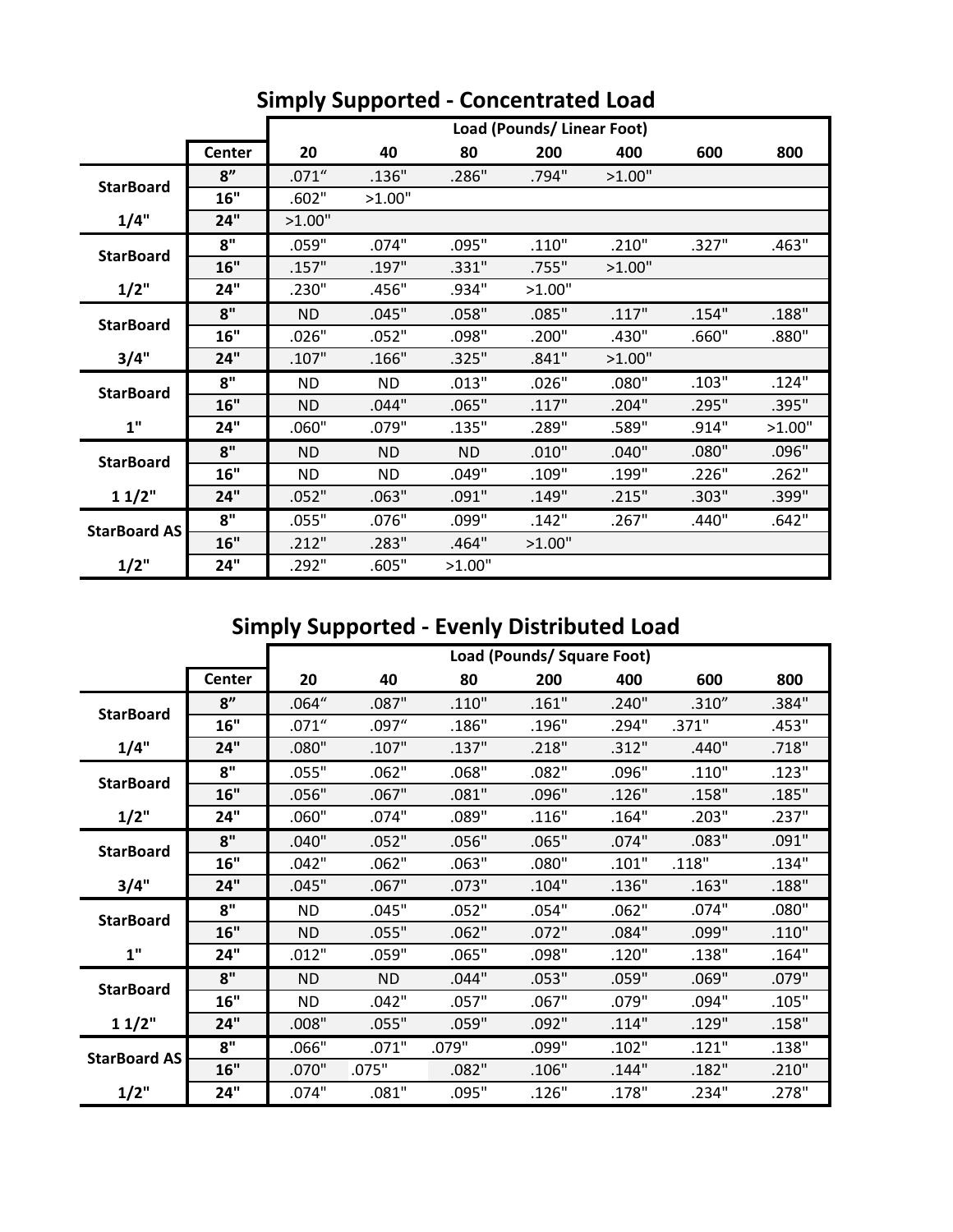|                     |        | Load (Pounds) |           |           |        |        |        |        |
|---------------------|--------|---------------|-----------|-----------|--------|--------|--------|--------|
|                     | Center | 50            | 100       | 200       | 500    | 1000   | 1500   | 2000   |
| <b>StarBoard</b>    | 8"     | .193"         | .335"     | .519"     | .895"  | >1.00" |        |        |
|                     | 16"    | .370"         | .604"     | .984"     | >1.00" |        |        |        |
| 1/4"                | 24"    | .851"         | >1.00"    |           |        |        |        |        |
| <b>StarBoard</b>    | 8"     | .053"         | .062"     | .099"     | .233"  | .502"  | .757"  | .992"  |
|                     | 16"    | .062"         | .135"     | .272"     | .676"  | >1.00" |        |        |
| 1/2"                | 24"    | .195"         | .365"     | .742"     | >1.00" |        |        |        |
| <b>StarBoard</b>    | 8"     | .033"         | .038"     | .054"     | .105"  | .199"  | .320"  | .467"  |
|                     | 16"    | .050"         | .074"     | .124"     | .319"  | .578"  | >1.00" |        |
| 3/4"                | 24"    | .084"         | .143"     | .264"     | .710"  | >1.00" |        |        |
| <b>StarBoard</b>    | 8"     | ND.           | .036"     | .042"     | .059"  | .091"  | .126"  | .167"  |
|                     | 16"    | .032"         | .049"     | .068"     | .123"  | .248"  | .393"  | .545"  |
| 1"                  | 24"    | .065"         | .085"     | .137"     | .310"  | .615"  | .956"  | >1.00" |
| <b>StarBoard</b>    | 8"     | <b>ND</b>     | <b>ND</b> | <b>ND</b> | .051"  | .067"  | .079"  | .091"  |
|                     | 16"    | <b>ND</b>     | .040"     | .048"     | .070"  | .100"  | .137"  | .177"  |
| 11/2"               | 24"    | .053"         | .068"     | .082"     | .124"  | .209"  | .299"  | .422"  |
| <b>StarBoard AS</b> | 8"     | .047"         | .064"     | .107"     | .278"  | .561"  | .809"  | >1.00" |
|                     | 16"    | .098"         | .200"     | .403"     | .834"  | >1.00" |        |        |
| 1/2"                | 24"    | .260"         | .492"     | .936"     | >1.00" |        |        |        |

#### **Fixed Supported - Single Point Load**

#### **Fixed Supported - Concentrated Load**

|                     |               | Load (Pounds/Linear Foot) |           |       |        |        |        |        |
|---------------------|---------------|---------------------------|-----------|-------|--------|--------|--------|--------|
|                     | <b>Center</b> | 20                        | 40        | 80    | 200    | 400    | 600    | 800    |
| <b>StarBoard</b>    | 8"            | .052"                     | .061"     | .127" | .359"  | .758"  | >1.00" |        |
|                     | 16"           | .183"                     | .373"     | .785" | >1.00" |        |        |        |
| 1/4"                | 24"           | .576"                     | >1.00"    |       |        |        |        |        |
| <b>StarBoard</b>    | 8"            | .045"                     | .055"     | .072" | .089"  | .142"  | .233"  | .339"  |
|                     | 16"           | .050"                     | .064"     | .119" | .371"  | .870"  | >1.00" |        |
| 1/2"                | 24"           | .096"                     | .206"     | .460" | >1.00" |        |        |        |
| <b>StarBoard</b>    | 8"            | .034"                     | .039"     | .044" | .066"  | .095"  | .126"  | .165"  |
|                     | 16"           | .018"                     | .029"     | .048" | .125"  | .275"  | .475"  | .685"  |
| 3/4"                | 24"           | .096"                     | .130"     | .240" | .685"  | >1.00" |        |        |
| <b>StarBoard</b>    | 8"            | <b>ND</b>                 | <b>ND</b> | .041" | .050"  | .061"  | .072"  | .084"  |
|                     | 16"           | ND.                       | <b>ND</b> | .039" | .089"  | .162"  | .245"  | .351"  |
| 1"                  | 24"           | .060"                     | .068"     | .106" | .225"  | .470"  | .730"  | >1.00" |
| <b>StarBoard</b>    | 8"            | <b>ND</b>                 | <b>ND</b> | .038" | .041"  | .047"  | .056"  | .061"  |
|                     | 16"           | <b>ND</b>                 | <b>ND</b> | .035" | .067"  | .090"  | .114"  | .138"  |
| 11/2"               | 24"           | .042"                     | .043"     | .065" | .106"  | .173"  | .246"  | .321"  |
| <b>StarBoard AS</b> | 8"            | .046"                     | .057"     | .075" | .098"  | .194"  | .301"  | .424"  |
|                     | 16"           | .059"                     | .077"     | .160" | .476"  | >1.00" |        |        |
| 1/2"                | 24"           | .115"                     | .221"     | .585" | >1.00" |        |        |        |